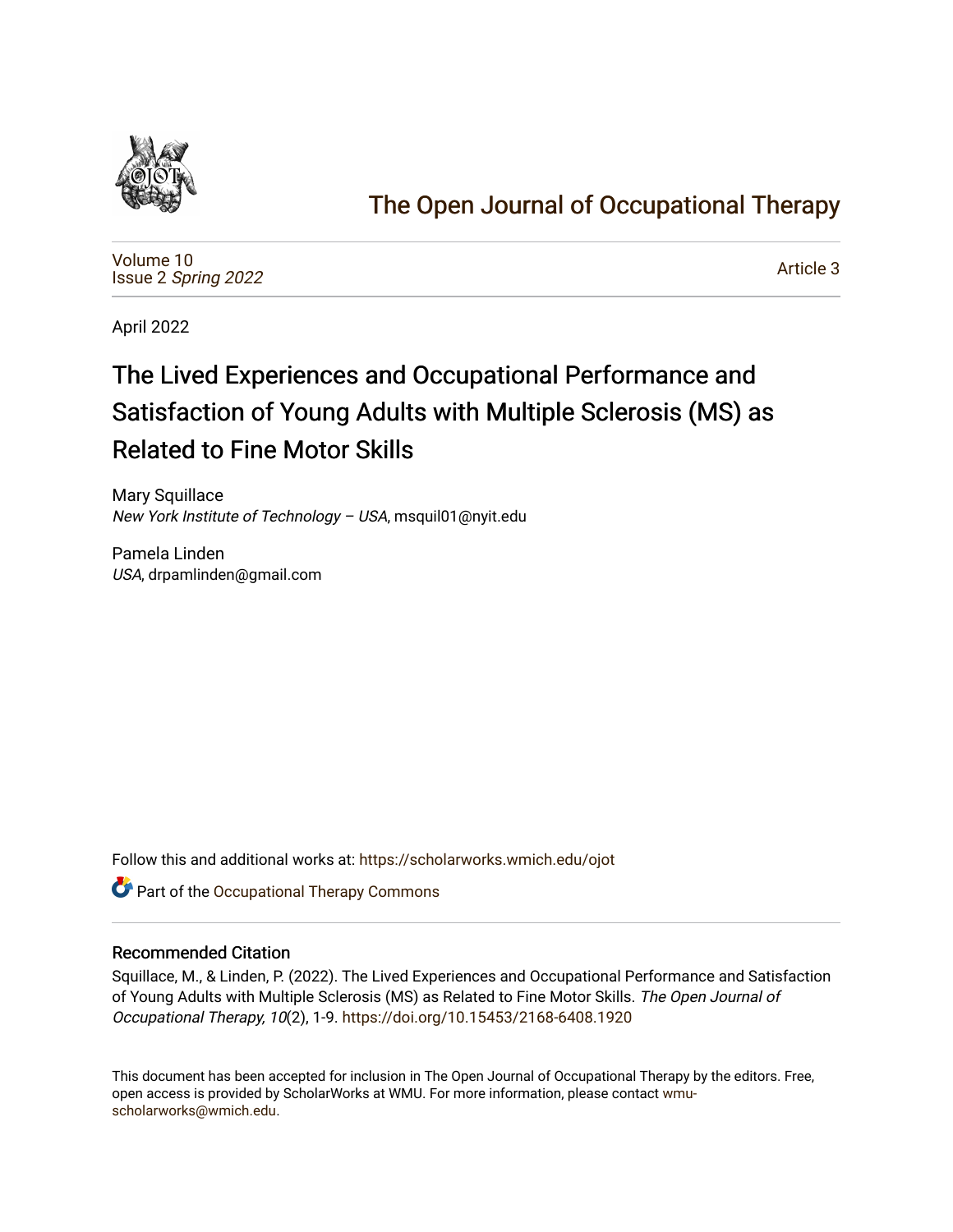## The Lived Experiences and Occupational Performance and Satisfaction of Young Adults with Multiple Sclerosis (MS) as Related to Fine Motor Skills

## **Abstract**

Background: Young adults with multiple sclerosis (MS) may experience fine motor (FM) challenges that prevent them from engaging in age-appropriate occupations. Disease mediated changes in occupational skills can affect how a young adult perceives their occupational performances. This study aimed to gain an understanding of how young adults with MS perceive their FM abilities and social and emotional performance during daily activities.

Method: Eighteen young adults with MS who previously scored equal to or less than the low average range on FM pegboard tests and who reported high satisfaction and low performance on a modified selfreport were interviewed. The interviews explored the participants' perceptions of their occupational performance regarding FM skills and social-emotional performance.

Results: Analysis of interviews resulted in the following themes: relationship changes, attribution theories, FM deficits and symptoms that affect daily performance, avoidance of assistive equipment, and lack of knowledge of occupational therapy services. This analysis found that despite low performance on their FM testing, the participants were satisfied with their ability to perform tasks.

Conclusion: Young adults with MS presented with FM deficits that affect their occupational performance in age-related tasks.

## **Comments**

The authors declare that they have no competing financial, professional, or personal interest that might have influenced the performance or presentation of the work described in this manuscript.

## Keywords

fine motor skills, multiple sclerosis, occupational therapy, occupational performance

Credentials Display Mary Squillace, PhD, OTR/L

Pamela Linden, LMSW, PhD

Copyright transfer agreements are not obtained by The Open Journal of Occupational Therapy (OJOT). Reprint permission for this Applied Research should be obtained from the corresponding author(s). Click [here](https://scholarworks.wmich.edu/ojot/policies.html#rights) to view our open access statement regarding user rights and distribution of this Applied Research. DOI: 10.15453/2168-6408.1920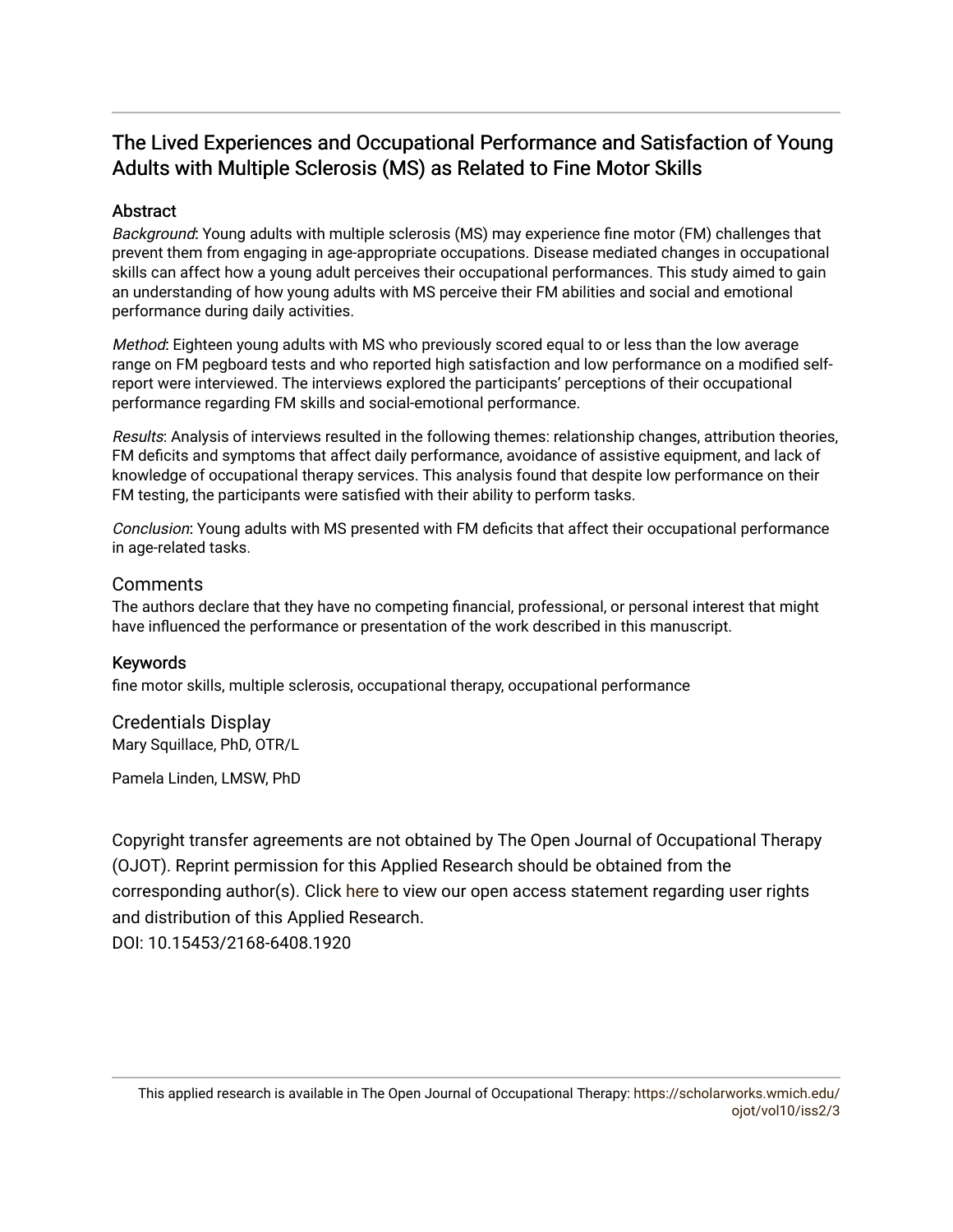Multiple sclerosis (MS) is an auto-immune disease characterized by the neurodegeneration and destruction of the myelin protective sheath of nerve cells in the central nervous system (CNS). Damage to the white and grey matter of the CNS interrupts communication between the nerves of the CNS and the body resulting in a range of physical and cognitive dysfunction (Kalb et al., 2018). MS presents as periodic acute phases, described as attacks or exacerbations, with a slow worsening of neurological symptoms. The manifestation of symptoms can have a gradual increase of disability with occasional relapses that result in a deterioration of neurological function within 20 years (Tullman, 2013).

MS symptoms can have deleterious effects on an individual's occupational performance. Young adults with MS face future impairments that may affect their ability to perform the typical tasks associated with independence. Symptoms that affect motor performance can interfere with typical activities of daily living (ADLs) and instrumental activities of daily living (IADLs). The symptoms of MS, physical and cognitive, may occur at separate instances. At times, physical symptoms present less than cognitive, thus showing clinical MS as benign and mild (Rahn et al., 2012). Occupations change during the life span of a typical young adult. Physical impairment may impede work activities, reduce socialization because of fatigue, or cause performance problems with typical ADLs. Symptoms and the associated disruption of life plans can affect how young adults perceive their daily occupational task performance.

The occurrence or recurrence of a significant neurological event can affect the quality of life of young adults with MS. An exacerbation or attack may require hospitalization and disrupt vocational, social, and family life. The physical disabilities along with cognitive and psychosocial deficits acquired from frequent attacks may temporarily or permanently affect the functional skills required for ageappropriate occupational performance. Weakness, fatigue, and cognitive impairments can lead to depression and isolation and increase the likelihood of economic stressors because of the inability to work (Naci et al., 2010).

Depression and fatigue commonly appear early and remain significant throughout the disease course. Fatigue has been found in 65%–90% of the MS population, with physical disability and disease course being independent of fatigue (Nunan-Saah et al., 2015). Often, fatigue and concentration appear similar to depressive symptoms, creating a challenge for an accurate diagnosis of MS (Nunan-Saah et al. 2015).

Newly diagnosed patients report that cognition problems and fatigue are initial symptoms of MS. These symptoms are linked to complaints of depression and anxiety, but the person with MS may regard them as fatigue (Nunan-Saah et al., 2015). Combined with more obvious physical symptoms, these symptoms add to the limitations of occupational performance for independent living (Rahn et al., 2012).

Physical impairments because of MS are readily identified, but cognitive deficits are not as apparent. These undetected symptoms are seen in 43% to 70% of those diagnosed with MS (Goverover et al., 2015). These deficits affect performance of activities that support independent, community, and social life skills (Goverover et al., 2015). Young adults may experience gross or fine motor (FM) issues that prevent engagement in occupations for self-care, productivity, and leisure tasks. A common early symptom of MS is upper limb dysfunction that can cause a loss of dexterity and eliminate FM abilities during functional tasks (Dezfuli et al., 2015). To our knowledge, there is no previous research that has explored the effects of MS symptoms on the age-appropriate occupations of young adults with MS, such as vocational skills, home management, self-care, and leisure tasks as it relates to their FM skills.

This paper presents the qualitative findings of 18 out of 40 participants as a part of a mixed methods study that examined the relationship of the FM skills and occupations of young adults with MS (Squillace,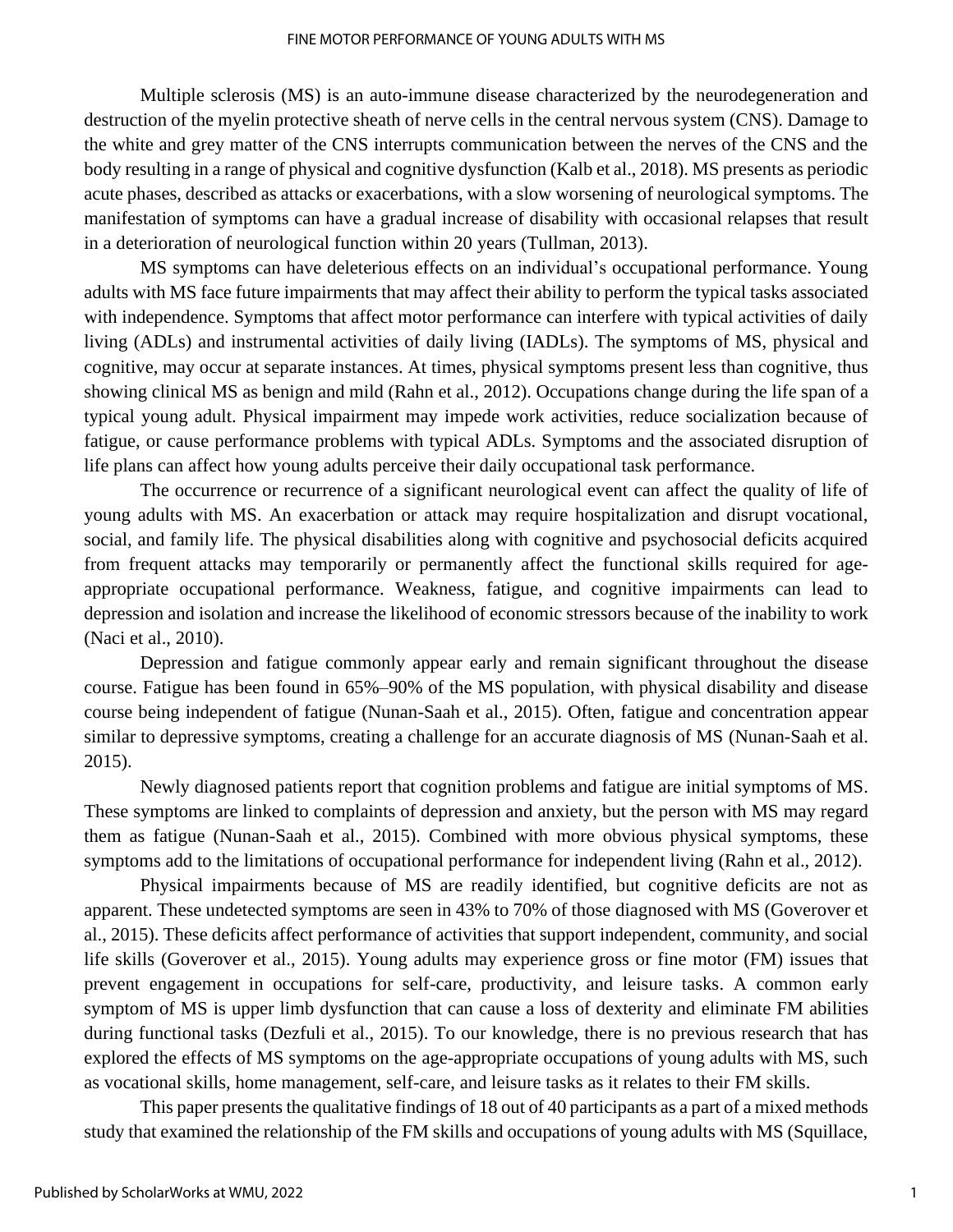2020). The quantitative component of the mixed methods study used a screening tool, the Extended Disability Status Scale (EDSS), that quantifies the disability status of those with MS (Kurtzke Expanded Disability Status Scale, n.d.). Each participant in this study had an EDSS score of equal to or less than 3, indicating a moderate disability but fully ambulatory at the time of the testing (Kurtzke Expanded Disability Status Scale, n.d.). The Purdue Peg Board Test (PPBT) and Grooved Peg Board Test (GPBT) were used to measure FM performance in terms of speed and manipulation. An adapted Canadian Occupational Performance Measure (COPM) was used to determine the level of perceived satisfaction and performance of daily tasks of the participants. Author permission was obtained to adapt the COPM for the purpose of this study. The adaptation consisted of using tasks offered on the COPM that require FM skills during activities. This study revealed relationships between FM skills and the perceived satisfaction and performance of occupations of young adults with MS (Squillace, 2020). Nearly half (45%) of the participants reported a low performance on their peg board and COPM tests but high satisfaction with how they performed on the tests and their daily tasks. Qualitative methods were used to increase understanding of how low performance and high satisfaction with performance impact participants' daily occupations.

## **Method**

Each of the 18 participants who scored within or less than the low average range or slower on the pegboard tests agreed to participate in an interview following the collection of quantitative data. The aim of the qualitative investigation was to increase understanding of how young adults with MS scoring in average to below average level on the pegboard tests perceived their current occupational performance, including the psychosocial factors that impact their occupational performance and how their FM performance affects their lives.

## **Recruitment**

Participants were recruited from private outpatient neurological and support groups in the New York metropolitan region. This sample was a convenience sample because of the specific inclusion criteria of the age of the population, diagnosis, and symptoms. The participants included 14 females between 22 to 30 years of age and four males between 27 to 30 years of age from the Long Island and New York City regions. Young adults are typically in the early stages of MS or were diagnosed as an adolescent.

The study protocol was approved by two institutional review boards. Recruitment flyers were distributed to clinics, support groups, and community-based MS organizations. Inclusion criteria included men and women 18 to 30 years of age who had no other prior history of neurological or physical impairment, had an Expanded Disability Status Scale (EDSS) (Kurtzke Expanded Disability Status Scale, n.d.) score of 6.0 or less, retained some self-care abilities, expressed an average level of independence, and had experienced no exacerbation in the last 1 to 2 months. Full recovery from an exacerbation can be weeks to months. An exacerbation is considered a true exacerbation if it lasts at least 24 hrs and is at least 30 days from a prior exacerbation (My-MS.org, 2021).

## **Procedures**

Qualitative data were taken by the primary investigator of this study. The data were derived from interview transcripts and investigator memos during both the quantitative and qualitative components of the mixed methods study. Interview transcripts were hand coded, and thematic categories were identified. An open dialogue with the participants helped in maintaining reflexivity in this study.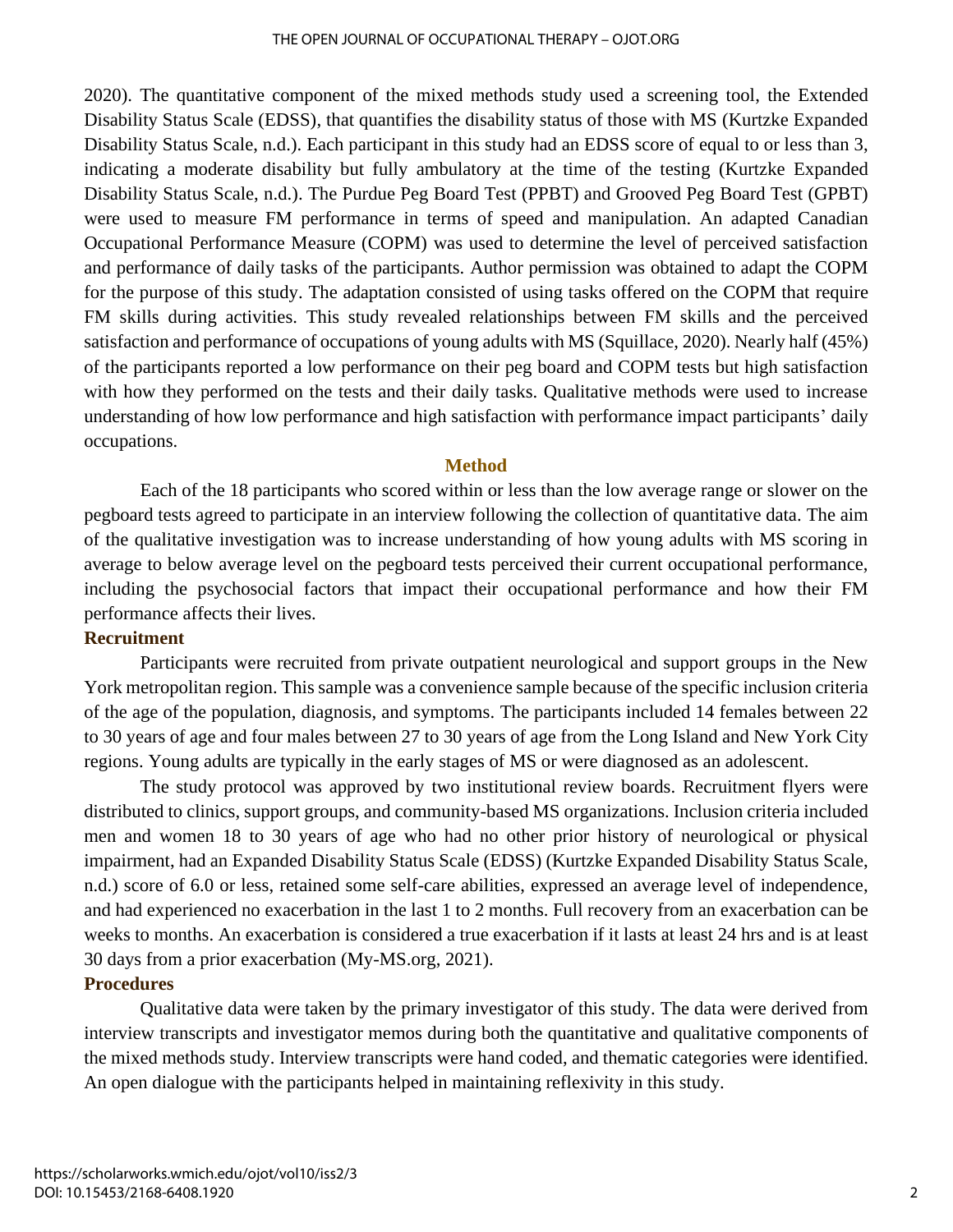A lay version of the study findings was shared with the interviewed participants. This member checking procedure asked the participants the extent to which they agreed or disagreed with the findings.

### **Results**

Eighteen young adults scoring average to below average in manipulation and speed on the peg board tests participated in a semi-structured interview designed to respond to the question, "What are the lived experiences of the occupations and occupational performance associated with the FM skills of young adults?" The primary themes that emerged included: relationship changes, disease attributions, FM deficits that affect daily performance, avoidance of assistive equipment, and lack of knowledge of occupational therapy (OT) interventions.

## **Relationship Changes**

Young adults with MS described losing friends or experiencing a reduction in their social network after being diagnosed with MS. Some had close friends who remained in contact, but other friends evolved into acquaintances, or in some cases, relationships ended. The participants said, "friends disappeared after my diagnosis," and "you learn who your friends are." They attributed relationship changes to their symptoms affecting mobility and energy, making it difficult to keep up with social activities. One participant shared, "I've been told I'm lame because I don't party much," after her medications slowed her down, causing fatigue. Social visits became infrequent, and friends would eventually stop calling. One said, "It definitely diminished my social life because I can't do things that I used to do. Even like little things just because I have to avoid certain temperatures and certain places, I stopped doing things."

The participants relied on family for support and socialization. Some found new social networks through MS support groups, which enabled friendships with others who had a shared understanding of life with MS. Some reported that it was stressful for them to begin new friendships or intimate relationships because they were unsure how to raise the topic of their MS diagnosis. One participant shared she would only discuss her MS if her symptoms were visible, saying "there needs to be a visual for others before I can tell." Another was fearful of developing a serious romantic relationship. She said, "In terms of dating, it brings out a lot of 'how would I tell someone, or should I tell them,'- that thing." The primary factor affecting relationships involved the lack of understanding that people have about MS. One said, "They really cannot understand what it is I'm going through because they are not going through it themselves." **Attribution Theories**

Satisfaction with occupational performance was influenced by belief systems that explain why they acquired MS. Many attributed their MS to stressful experiences, including ending intimate relationships, and environmental factors, such as electronics, diet, and food preservatives. Others suggested that their diagnosis was related to physical experiences such as pregnancy, postnatal complications, autoimmune disease, and Lyme disease.

## **FM Deficits and Symptoms that Affect Daily Performance**

Common MS symptoms that affected the participants' ADLs were hand shakiness, pain in the arms and fingers, hand fatigue, hand weakness, spasms, and numbness and tingling of the hands. Some tasks that the participants described as difficult were related to typical daily tasks, such as holding objects steady; manipulating fasteners, writing tools, and utensils; and mobility needed daily tasks like dressing and ambulation. One participant said, "Just because I get it done doesn't mean it was easy to do," "My right hand is going to drop a lot," and "My left hand is bad. I have trouble with it." One participant described frequently dropping objects and having slow mobility, saying, "You would think I was drunk."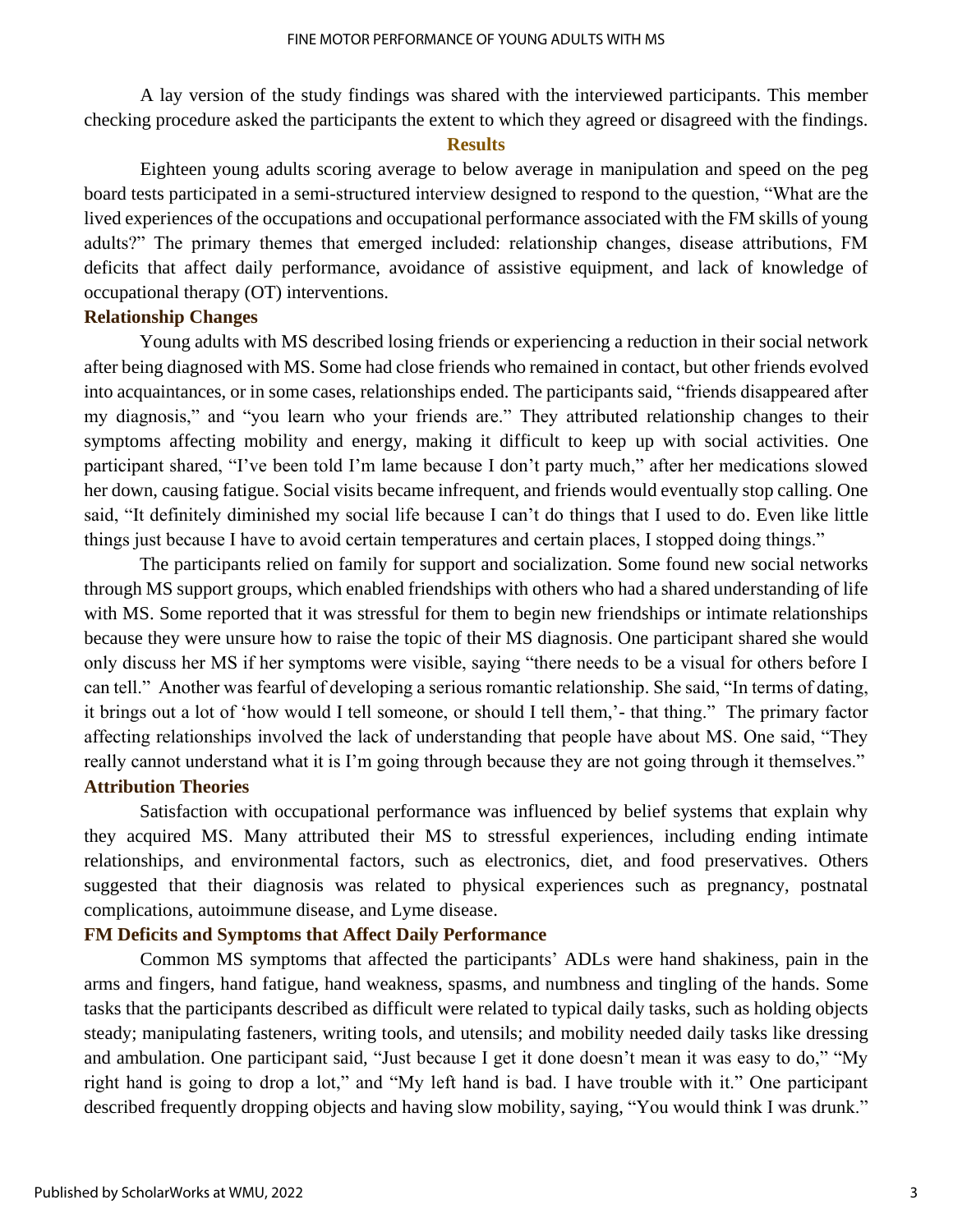#### THE OPEN JOURNAL OF OCCUPATIONAL THERAPY – OJOT.ORG

Fatigue affected dressing skills and many reported feelings of exhaustion after a typical morning routine. Dressing was a common problem when manipulating buttons and fasteners. In some cases, stabilization in sitting or dressing was required when dressing their lower extremities. One participant said, "On a day like today, if I had to button up or something, it may take a bit longer for me to get to that button." The participants said they needed to focus when grasping objects during work or when performing an ADL task, such as using writing tools or eating utensils. One said, "If I concentrate hard enough, I could do it very well. But if I am just trying to do it because it is something that you normally do like hold the fork or spoon, I tend to drop it." Paying bills, which requires signing checks, and cutting and prepping food is affected by hand fatigue and weakness. One shared, "Like cooking, definitely if—I need to be more careful, it's again concentrating more when I'm cutting veggies and stuff and prepping meals, making sure that—yeah, making sure I don't cut myself." IADL skills, such as driving and house cleaning, were affected by fatigue, hand spasms, numbness and tingling, and weakness. One participant said, "If I'm using a screwdriver for too long, I get tired very fast, things like that." The participants said that manipulation of knobs both inside and out of a car requires increased focus, and low spatial awareness affects knob manipulation. One explained,

Often still I'll go to reach for something, and I'll hit my hand on it because my distance doesn't seem to be working that well in my brain. I'll hit my hand on the counter or on the faucet even though I'm trying to go under it.

The symptom's effect on manipulation skills led to job loss for some, particularly jobs like cashiers, which rely on FM performance. One hairdresser said, "I braid hair sometimes, but I had to stop doing that because my fingers get like locked." A nurse noted she presented with difficulty in handling and manipulating needles, which drew on ethical considerations of performing in her role with shaky hands. Some of the participants described other difficulties with work related tasks because of symptoms of MS. Pain, spasms, and constant tingling feelings of the hands and arms result in slower writing, slow moving hands, and less spatial awareness when performing typing tasks. Most of the participants said frequent dropping of objects is a serious problem. One said, "My hands do not do what my brain tells me to do." Another stated, "I do drop things more. Sometimes I was dropping more often, like I wasn't conscious of how tight I was holding it and I was just dropping it more." "Things fly out of my hands," said one participant who described dropping her phone. "If it's something, if it had some weight to it, it would bounce out of my shaking hands, but if it doesn't have weight to it, I might fumble and things like that." Handling of smaller objects, such as makeup wands or shaving tools, affects performance. The participants said manipulation of small objects during work is problematic. One said, "Like even right here, paper clip, I'll find I'm having trouble getting a grip of it and smaller items like that I have trouble." For some, MS symptoms led to job changes and required accommodations for schoolwork. One described feeling embarrassed when dining out because of weakness leading to dropping their fork.

## **Avoidance of Assistance**

The participants expressed a desire for independent mobility and self-care. Some said they would refuse assistive equipment to maintain their independence: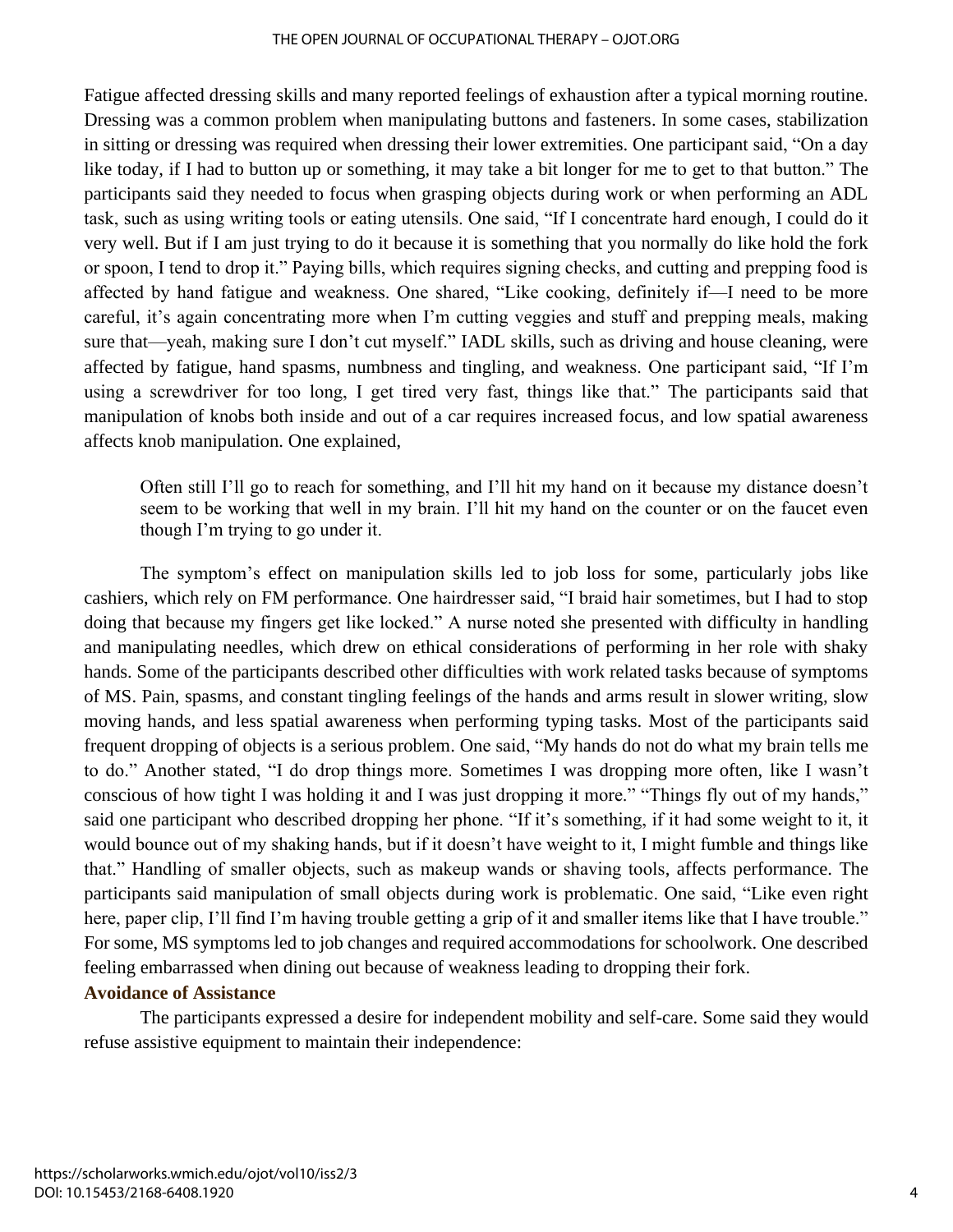I just don't want to rely on the people, like as far as my kids go. My mom is in the house, but I would rather do it on my own, even if it's a year from now, to start doing it completely on my own again because I had one daughter before it even happened.

One participant leans on walls for balance but rejects the idea of using a cane. She says, "Yeah, I use the walls a lot, or when I walk out of my yard into the door, I stumble, and I keep going. Well, I did actually fall one time though." Another uses ankle foot orthoses for ambulation stabilization and leans on walls for balance but rejects a cane. They said, "What happened was I felt like it makes me walk even worse than how I would walk so I never used that, like, I've been-I stopped using it." Others use assistance devices like canes, walkers, and grab bars, but associate wheelchairs with an expectation of future debilitation. One said, "I feel like the more I rely on something [equipment] that the more I'm going to deteriorate," adding "I hear from people who are, you know, in a wheelchair, and I'm like, that freaks me out. So, I push it aside." Another participant said, "Everybody has been talking to me about a cane and I'm like, no I don't, because it's going to put me into depression. I know that." Another said, "I really don't want to walk with no cane. That will probably make me depressed."

## **Lack of Knowledge of OT Services**

Each of the participants received treatment from neurologists, however, few saw allied health professionals to address MS symptoms. Two of the 18 reported receiving occupational therapy. One indicated they did not find the occupational therapist helpful, and the other had seen an occupational therapist as a child for an unrelated condition. After hearing how OT can help people with MS, several expressed interest in receiving OT services. One said that their physical therapist recommended that they see an occupational therapist for self-care strategies and to improve their hand skills. One confused OT and PT treatment approaches and was not certain which therapy they received at home. One participant who had both and occupational therapist and a physical therapist said, "I did both; it didn't help." They continued, "The MS gave me a bulging disc on my spine . . . so that's why they referred me to the PT." This participant reported that depression resulted in lack of motivation to take part in therapy. A participant having difficulty with manipulation of writing tools, buttons, small objects and typing said although she was in PT for balance, she is not getting OT for hand therapy. She said, "I've done it before with my balance. They want to help me with my balance because it is really bad, but they say that my hands, that they don't see anything wrong with them." Eight of the participants reported having received PT. Some thought PT would improve their balance, but one explained why they discontinued PT services:

I did PT for a while for the balance, but I feel like it's not going to be improved so I don't want to do it. The doctors told me it's going to be like this forever so there's no—I'd rather use my time to do something better.

## **Member Checking Results**

Investigators emailed a lay summary of findings to the 18 interview participants. They were asked to review the summary and indicate the degree to which they agreed or disagreed with the findings. Nine of the 18 participants responded. Six endorsed the interview themes and three agreed with most of the themes, even if they were not directly related to their lives. One participant stated the findings applied to her lived experiences with MS, except that her friends remained loyal throughout her diagnosis with MS. Another participant disagreed that his FM skills interfered with his current ADL skills and work tasks but agreed that fatigue played a major role in self-care performance. Family and spousal support was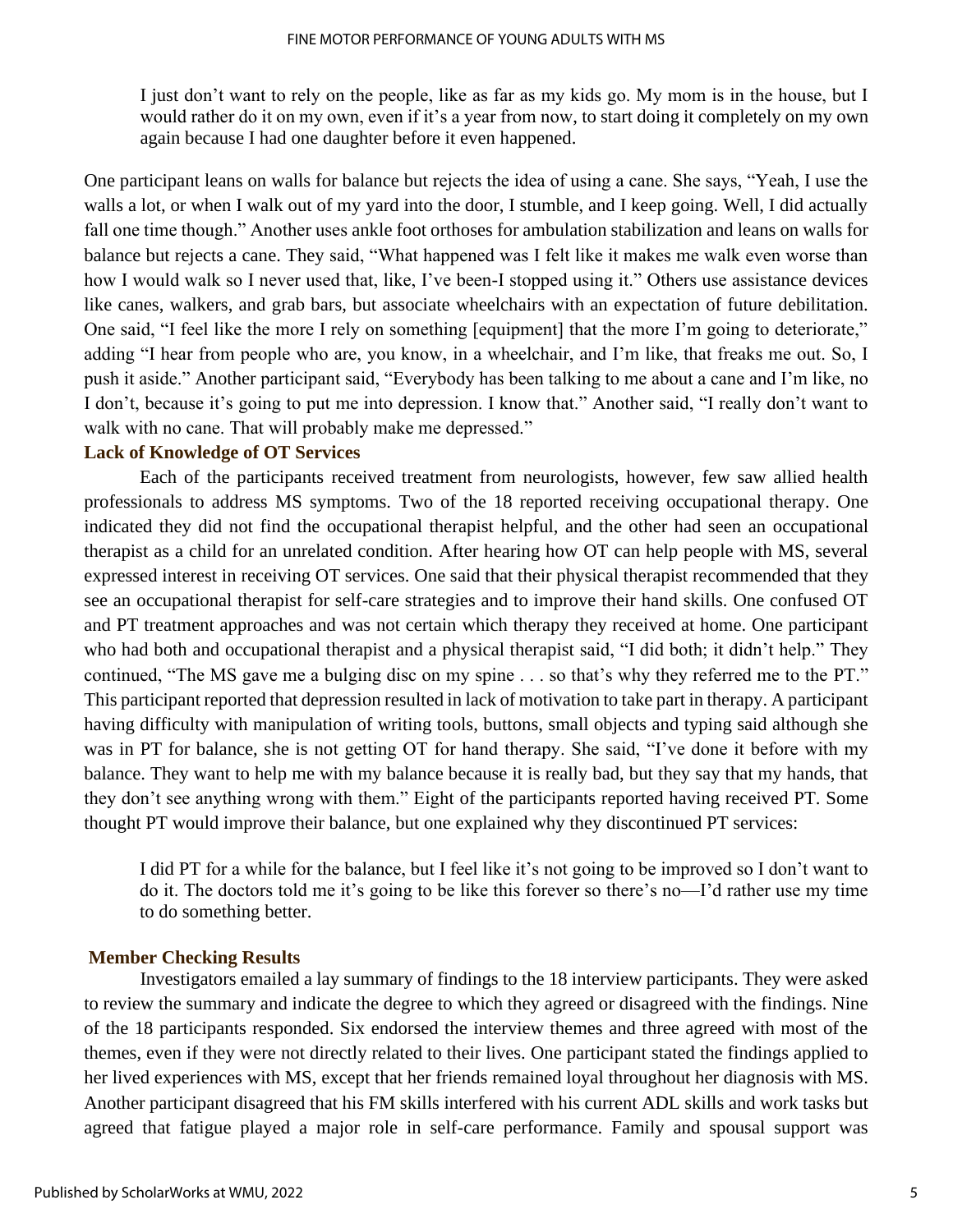universally strong with this group, except for one participant who cited that the end of his engagement was because of his MS diagnosis. Another participant stated that she mostly agreed, but not all of the findings applied to her. Another member check participant echoed the sentiments of the others, saying that MS is a "snowflake disease" because no two MS patients are alike and that although the findings may not all apply to them, they may be relevant to others with MS.

## **Discussion**

Young adults with MS who scored average to below average on their FM performance on the peg board tests and reported low performance and high satisfaction on the adapted COPM reported experiences of loss of friendships, decreased social networks, depression, and reliance on family and close friends for emotional support when symptoms of MS are present. The tenor of social activities changes because of fatigue and exhaustion, requiring energy conservation. Their disease etiology attribution varied from biological (stress, pregnancy) to environmental pollutant exposure. Disease attribution and meaningmaking helps young adults with MS build a conceptual framework to cope with FM deficits that affect daily occupational performance in self-care, work or school productivity, and house care.

This study found that as symptoms increasingly affect daily occupational performance, the young adult maintains avoidance of assistance, associating it with future severe impairment and disability. The participants reported using naturally occurring assistance, like wall leaning, for as long as possible to put off the inevitable increase in need for assistance as symptoms worsen.

The lack of awareness of the rehabilitative contributions of OT for young adults with MS was consistent with other studies that found fewer OT referrals compared to PT referrals by medical practitioners like physicians and neurologists. Lexell et al. (2014) found a lack of knowledge about rehabilitation services and the contribution it makes in improving functional skills and ADLs for people living with MS. Participants reported that they sought PT for their initial symptoms related to balance and ambulation, however, they were unaware that loss of independence in occupations related to self-care, work or school, or leisure tasks could be addressed by occupational therapists.

The unpredictability of MS presents challenges for young adults during their transition to adulthood. Symptoms can interfere with the achievement of typical milestones. Adaptations in occupational engagement of tasks compromise their well-being. Adjusting to challenges brought on by MS symptoms will require practice of prior occupational skills and adaptations to face future challenges associated with the disease (Lexell et al., 2014).

The findings of the current study are consistent with Rumrill's (2009) finding that young adults with MS desire to complete their education and establish a career; however, MS symptoms are associated with unemployment as people have difficulty in meeting the physical demands of the job (Rumrill, 2009). Physiological symptoms are strong factors in job loss or leaving a job for adults with MS. Fernandes et al. (2015) found significant relationships between motor coordination and cognitive functioning in which visual motor coordination and visual selective attention can affect functional occupations that require cognitive functioning, such as employment. There is limited independence with functioning in the community, work, and at home for those with MS effected by fatigue. Unemployment is related to a poor quality of life while those without fatigue have shown a better quality of life (Nunan-Saah et al. 2015).

Other factors, such as cognitive deficits with visual and memory impairments, and physical deficits, such as ataxia and low mobility skills, are high predictors of job loss associated with MS (Alosaimi et al., 2017; Rahn et al., 2012).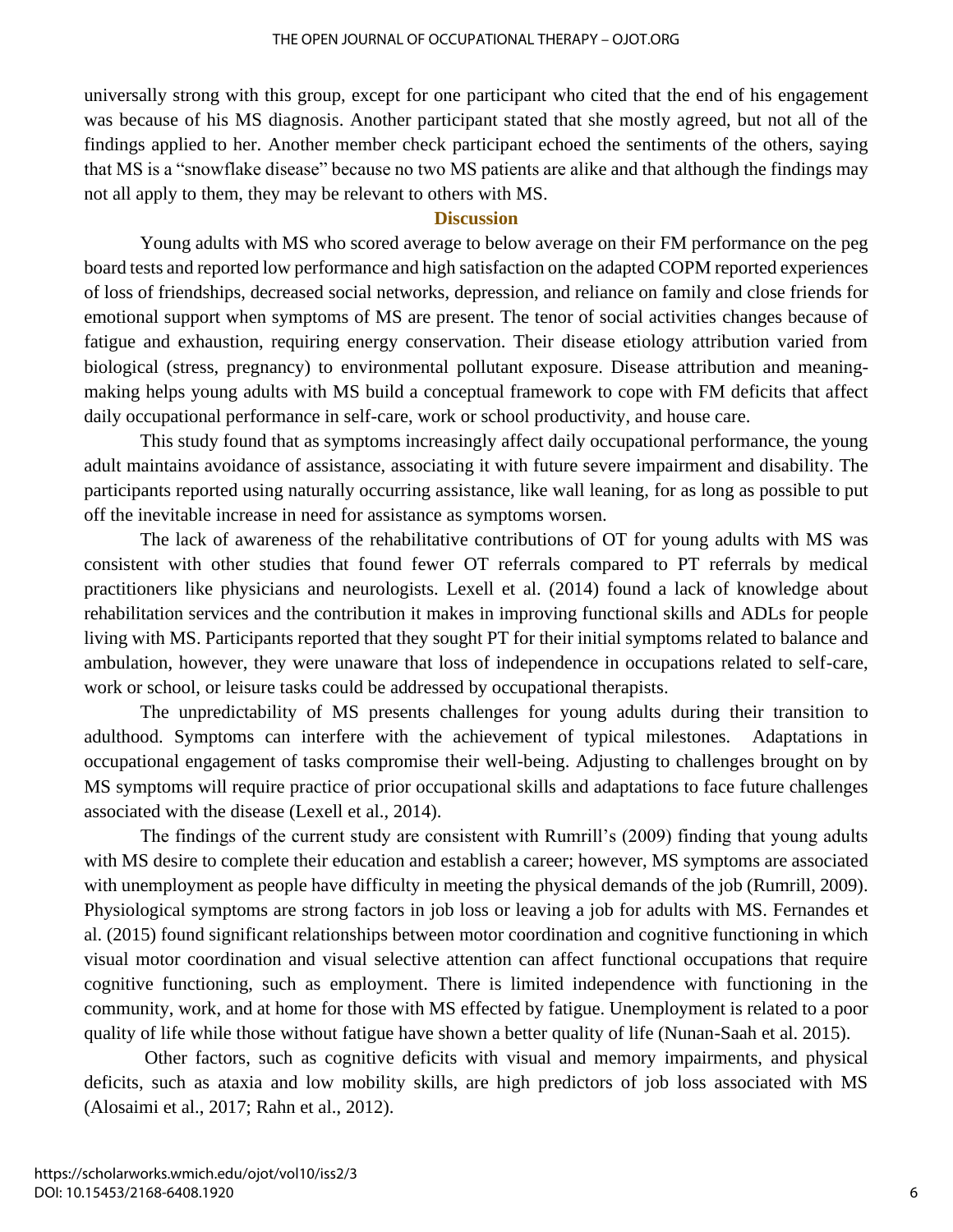Ben-Zacharia (2011) report that loss of concentration, memory loss, delayed thought processes, and depression are secondary and tertiary symptoms that can also affect daily functioning and keep people with MS from working or changing work because of a lack of confidence in job performance.

Symptoms of FM impairment for young adults with MS led to a change in occupations, thereby influencing individuality, including the context in which they perform their occupations. For example, a young mother was unable to care for her child to the standard she felt appropriate because of her MS symptoms (e.g., diaper changing and play tasks). The recognition of the effects of their impairments may lead to a change in self-perception. Lexell et al. (2014) found in a study using the COPM that personal care, functional mobility, and household management were reportedly perceived to be the most problematic for those with MS.

Avoidance of use of assistance may delay their self-perception as a disabled person unable to perform expected activities in their expected occupational roles. Yeung et al. (2016) found that the use of adaptive equipment was lower than the self-perceived need for various adaptive equipment in those with disabilities. This study found that there was a disparity between the objectivity and subjectivity and selfperceived need for the equipment. A change in self-perception may foster stronger efforts in maintaining their normal routines and attempts to achieve performance expectations.

## **Limitations**

The convenience sample was small and limited to young adults with MS recruited from local clinics and support groups. Theoretical validity may have been threatened because of the limited sample size impacting the ability to develop more theories that may have emerged with a larger population. Unpredictable relapses of the population and the need for subjects to be at least 1 month out of a relapse also limited this population. Other factors of the disease, such as fatigue, cognitive impairments, depression, disease modifying, and depression medications could have influenced the participants' responses at the time of the interviews.

## **Implications for OT Practice**

As young adults transition into adulthood, occupational adaptations must occur daily for successful engagement in future occupations throughout the life course. OT practice follows theoretical approaches in occupations to break down the barriers that hinder engagement and participation in occupations for those with an injury or illness, such as MS. Interventions are aimed at creating strategies toward enhancing occupational performance while adapting to the changes experienced by the symptoms of MS.

Occupational therapists can develop personalized goals that address the individual's self-care, productivity, and leisure needs as well as client-centered strategies that can reduce the psychosocial stressors that are associated with a decreased sense of self and independence. Setting goals that are achievable and measurable will promote a sense of success and encouragement for young adults with MS who struggle with psychosocial issues because of impairments related to MS symptoms. Strategies can be developed with a focus on the person, specific client-related occupations, and the environment in which those tasks occur (Finlayson et al., 2013). The symptoms of MS that cause fatigue, visual and cognitive deficits, psychosocial and emotional issues, and impaired upper extremity functioning require specific interventions that include the therapeutic use of self, task specific training, and patient education. Occupational performance, participation, and quality of life can be obtained through the occupational therapist's use of restoration, remediation, compensation, and environmental adaptation (Finlayson et al., 2013).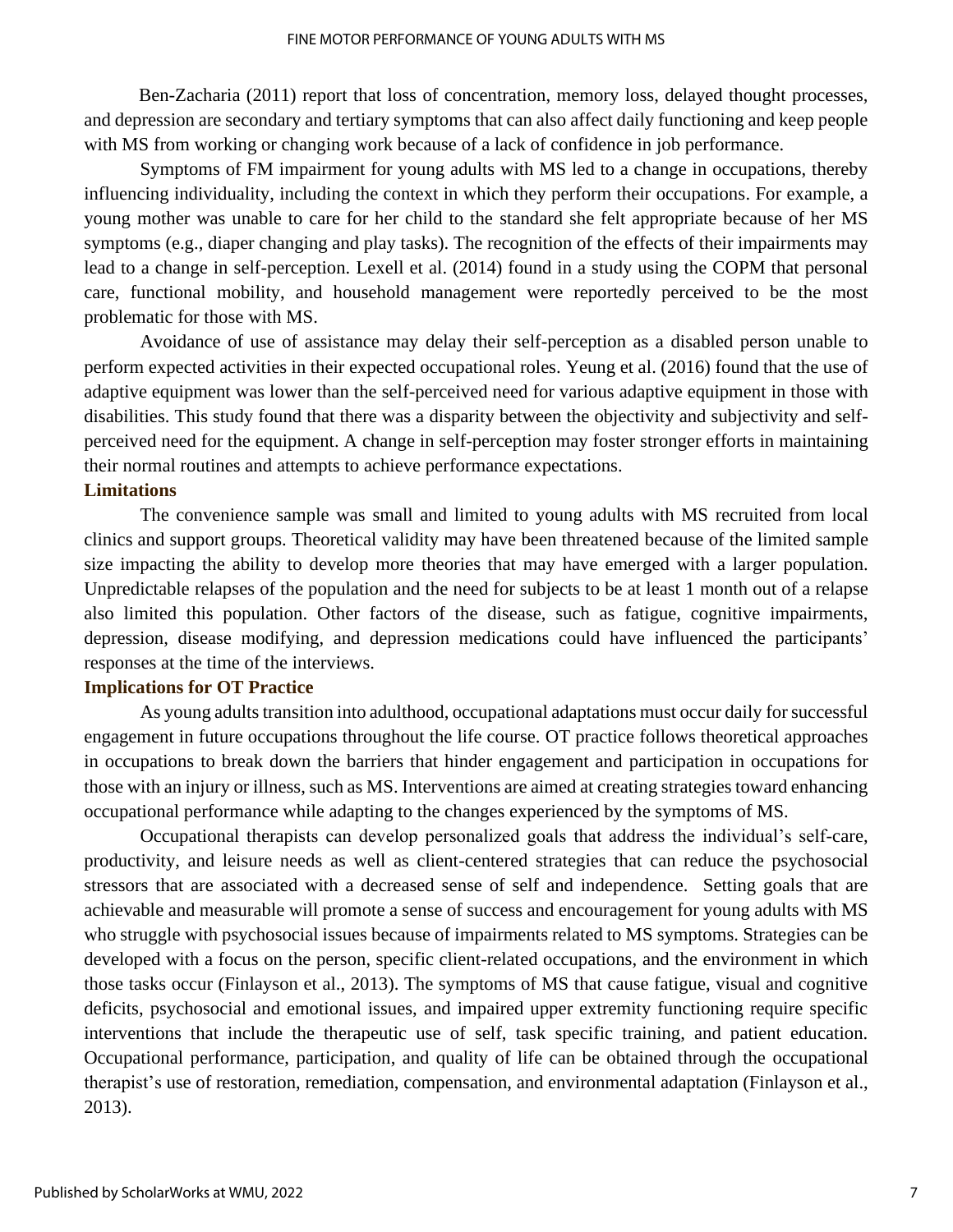Difficulty attending school because of physical limitations, such as fatigue or deficits in motor planning, can be mitigated by the availability of online courses. Occupational therapists can offer resources in helping young adults with MS find educational or vocational training programs. Modification suggestions at home and in class can be helpful in addressing the physical, visual, and cognitive symptoms that may arise. Occupational therapists can suggest methods of reducing fatigue by leaving a second set of books at home rather than carrying them to campus; allow for easy exit out of a room for bowel and bladder issues; offer suggestions for in seat exercises to reduce spasms; tape classroom lectures and recommend visual aids or optimal positioning in a classroom to accommodate any visual complications.

Occupational therapists can provide education to young adults with MS, including learning how to balance their environment and engagement in meaningful occupations and provide encouragement for active participation in meaningful occupations that can lead to more satisfied and fulfilled life roles (Yu & Mathiowetz, 2014). Occupational-based education for caregivers of those with MS will provide support and resources for the family member.

## **Conclusion**

In this study, the lived experiences of young adults with MS who have FM impairments were investigated. The interviews revealed that the FM impairments contribute to social-emotional and agerelated performance. The burden of FM impairments for young adults puts them at risk for worse outcomes regarding their education, family planning, vocation, and social skills as they transition to adulthood. FM skill impairment might impede performance in the daily occupations of young adults who are transitioning into adulthood.

Participants have found that adjusting to the disease required the maintenance of their support systems, such as family and support groups, and keeping open discussions with others that experience the same symptom-related occupational limitation.

## **Future Research**

Little is known about the etiology and onset of FM impairment in young adults with MS. Research that involves comprehensive FM testing should be conducted to develop deeper understanding of variables underlying FM control, including tremors, muscle atrophy, and muscle weakness. The finding that young adults with MS rely on caregiver support suggests an imperative to attend to caregiver needs. Future research should investigate the role of occupational therapists in ameliorating caregiver stress. In addition, symptomatic issues such as fatigue, cognitive and visual issues, and psychosocial problems that influence the performance of occupations and the overall quality of life for young adults with MS should be further explored.

#### **References**

| Alosaimi, F. D., Almulhem, A., Moscovici, M., Alshalan, H.,           |
|-----------------------------------------------------------------------|
| Alqazlan, M., Aldaif, A., & Sockalingam, S. (2017). The               |
| relationship between psychosocial factors and cognition in            |
| Multiple sclerosis. Behavioral Neurology.                             |
| https://doi.org/10.1155/2017/6847070                                  |
| Ben-Zacharia, A. (2011). Therapeutics for multiple sclerosis          |
| symptoms. Journal of Translational and Personalized                   |
| <i>Medicine, 78(2), 176–791.</i>                                      |
| https://doi.org/10.1002/msj.20245                                     |
| Dezfuli, M-G., Akbarfahimi, M., Nabavi, S-M., Mehraban, A-H., &       |
| Jafarzadehpur, E. (2015). Can hand dexterity predict the              |
| disability status of patients with multiple sclerosis? Medical        |
| Journal of the Islamic Republic of Iran, 29(255), 1–8.                |
| Fernandes, V. R., Ribeiro, Michelle L-S., Maleo, T., Maciel-Pinheiro, |
| P., Guimaraes, T. T., Arujo, N. B., Ribeiro, S., &                    |
| Deslandes, A. C. (2016). Motor coordination correlates                |

#### with academic achievement and cognitive function in children. *Frontiers in Psychology*, *7*(318). <https://doi.org/10.3389/fpsyg.2016.00318>

- Finlayson, M., Chitnis, T., & Hartman, E. A. (2013). Influences of age and sex. In M. Finlayson (Ed.). *Multiple sclerosis rehabilitation: From impairment to participation* (pp. 417– 434). Taylor and Francis Group.
- Goverover, Y., Strober, L., Chiaravalloti, N., & DeLuca, J. (2015). Factors that moderate activity limitation and participation restriction in people with multiple sclerosis. *The American Journal of Occupational Therapy*, *69*(2), 1–9. <https://doi.org/10.5014/ajot.2015.014332>
- Kalb, R., Beier, M., Benedict, R.H.B., Charvet, L., Costello, K., Feinstein, A., Gingold, J., Goverover, Y., Halper, J., Harris, H., Kostich, L., Krupp, L., Lathi, E., LaRocca, N., Thrower, B., & DeLuca, J. (2018). Recommendations for cognitive screening and management in multiple sclerosis